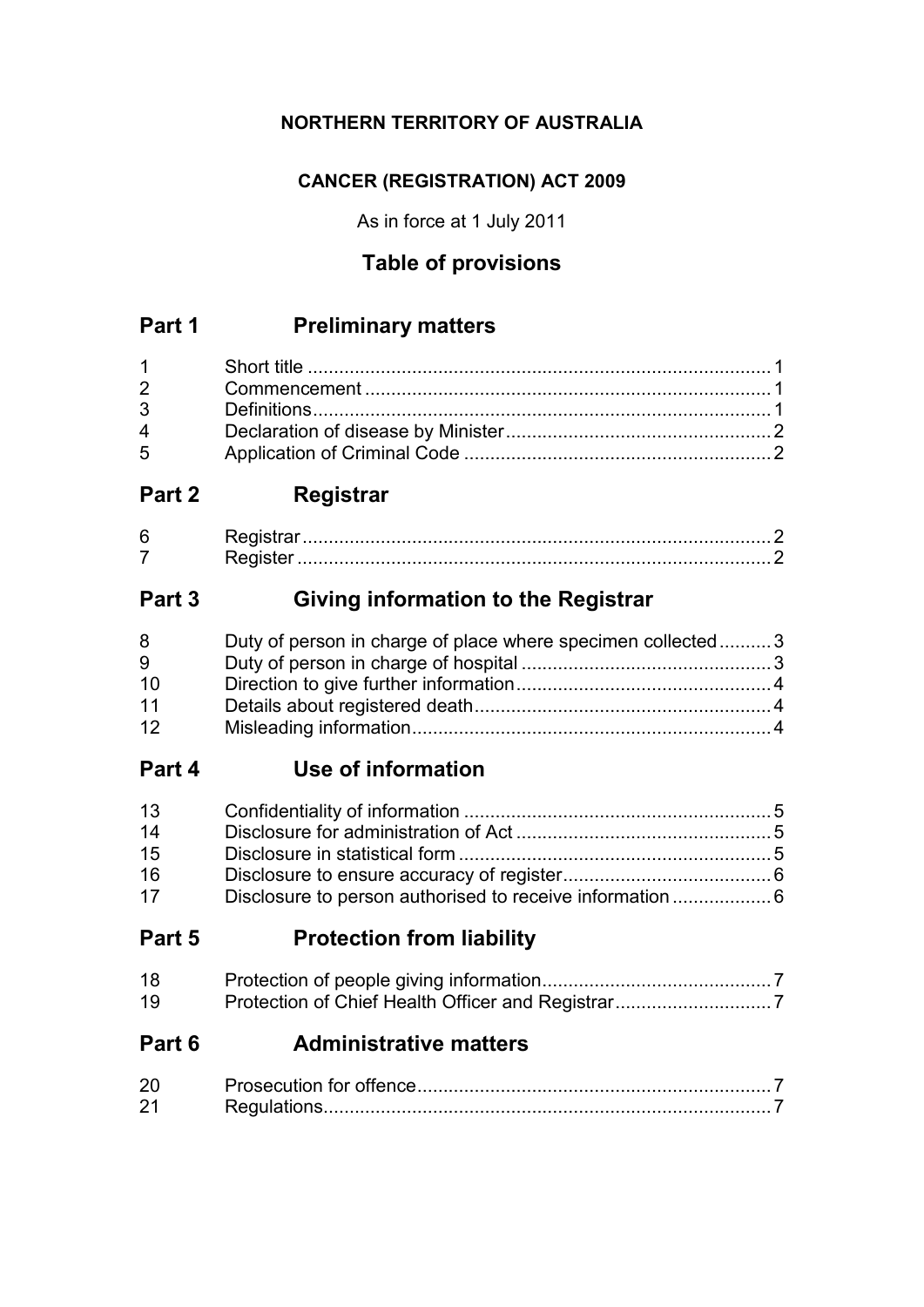## **Part 7 Repeal and transitional matters for Cancer (Registration) Act 2009**

| <b>Division 1</b> | Repeal                                 |  |
|-------------------|----------------------------------------|--|
| 22                |                                        |  |
|                   | <b>Division 2</b> Transitional matters |  |
| 23                |                                        |  |
| 24                |                                        |  |
| 25                |                                        |  |
| 26                |                                        |  |
| <b>ENDNOTES</b>   |                                        |  |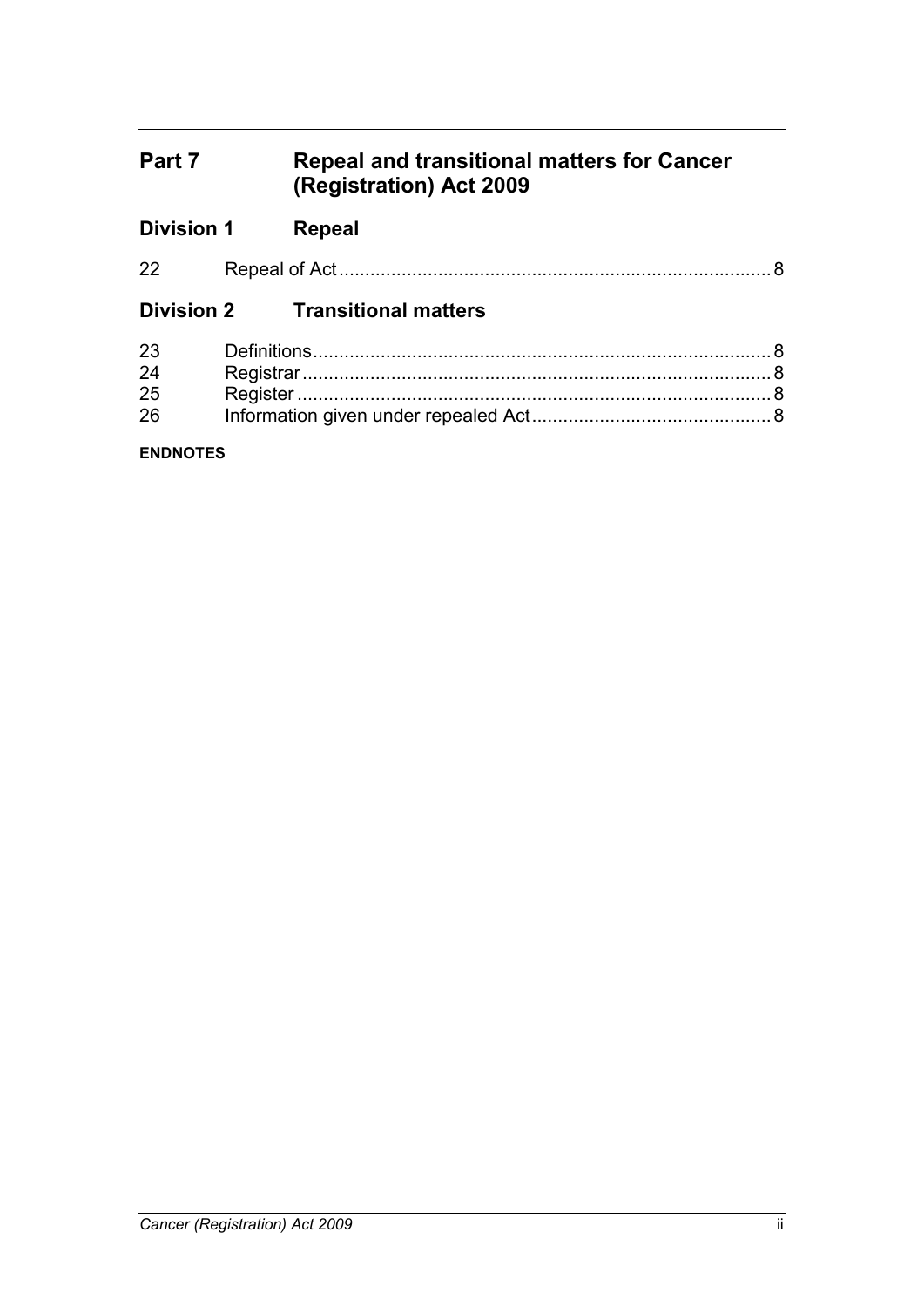## **NORTHERN TERRITORY OF AUSTRALIA**

As in force at 1 July 2011 \_\_\_\_\_\_\_\_\_\_\_\_\_\_\_\_\_\_\_\_

\_\_\_\_\_\_\_\_\_\_\_\_\_\_\_\_\_\_\_\_

### **CANCER (REGISTRATION) ACT 2009**

### **An Act to provide for the registration of details about cancer and for related matters**

### **Part 1 Preliminary matters**

### **1 Short title**

This Act may be cited as the *Cancer (Registration) Act 2009*.

### **2 Commencement**

This Act commences on the date fixed by the Administrator by *Gazette* notice.

### **3 Definitions**

In this Act:

#### *cancer* means:

- (a) a neoplasm of human tissue:
	- (i) in which cell multiplication is uncontrolled and progressive; and
	- (ii) that, if unchecked, may invade adjacent tissues or extend beyond its site of origin; and
	- (iii) that has the propensity to recur, either locally or remotely in the body; or
- (b) a disease declared under section 4.

#### *hospital* means:

(a) a hospital as defined in section 5 of the *Medical Services Act 1982*; or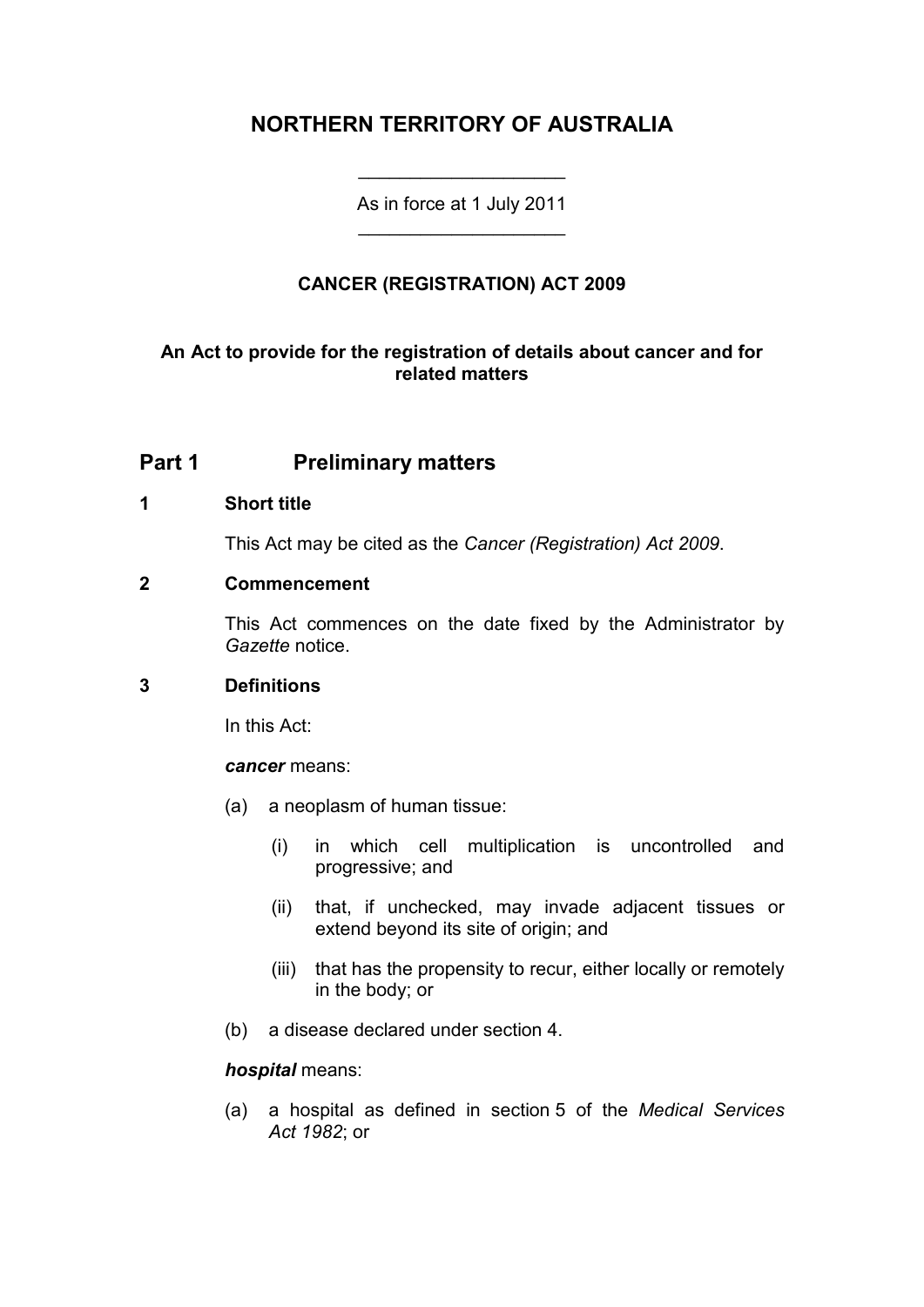(b) a private hospital as defined in section 4 of the *Private Hospitals and Nursing Homes Act 1981*.

*Part 3 information* means information:

- (a) given to the Registrar under Part 3; or
- (b) taken to be Part 3 information under section 26.

*prescribed details* means details prescribed by regulation.

*register* means the register kept under section 7.

*Registrar* means the person holding or occupying the office of Registrar mentioned in section 6.

*Registrar of Births, Deaths and Marriages* means the person holding or occupying the office of Registrar of Births, Deaths and Marriages under the *Births, Deaths and Marriages Registration Act 1996*.

#### **4 Declaration of disease by Minister**

The Minister may, by *Gazette* notice, declare a disease to be cancer for this Act.

### **5 Application of Criminal Code**

Part IIAA of the Criminal Code applies to an offence against this Act.

*Note for section 5*

Part IIAA of the Criminal Code states the general principles of criminal *responsibility, establishes general defences, and deals with burden of proof. It also defines, or elaborates on, certain concepts commonly used in the creation of offences.* 

### **Part 2 Registrar**

### **6 Registrar**

The Minister must appoint a person to be Registrar.

### **7 Register**

The Registrar must keep a register containing the prescribed details given to the Registrar under this Act.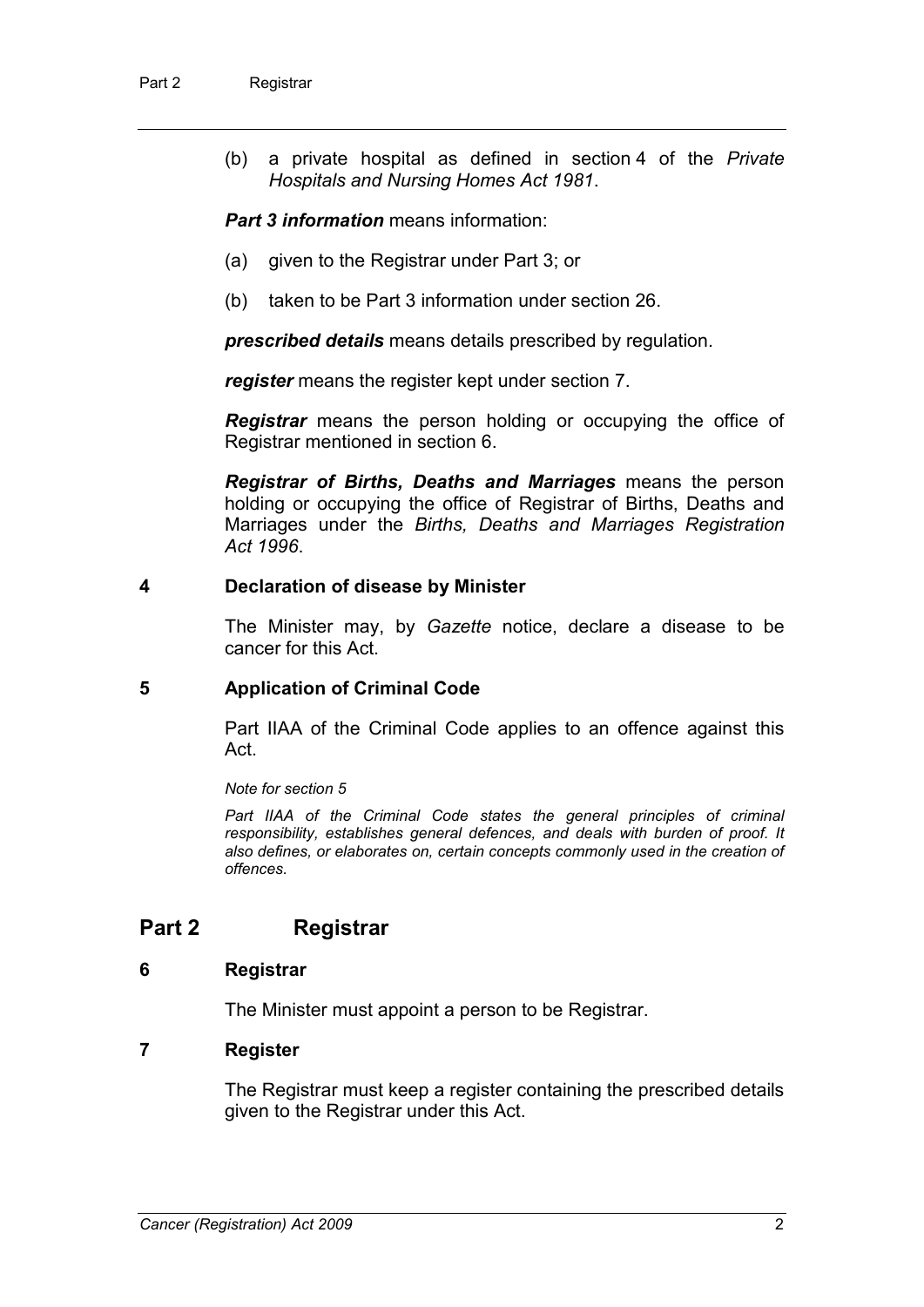### **Part 3 Giving information to the Registrar**

### **8 Duty of person in charge of place where specimen collected**

- (1) This section applies if:
	- (a) a specimen of human origin is collected at a place in the Territory (*the place*) for pathological examination, whether the pathological examination takes place within the Territory or elsewhere; and
	- (b) the pathological examination of the specimen indicates that the person from whom the specimen was taken is or was suffering from cancer.
- (2) The person in charge of the place must give the Registrar the prescribed details for the person from whom the specimen was taken within 7 days after the person in charge receives the results.

Fault element: Strict liability offence.

Maximum penalty: 5 penalty units.

(3) Subsection (2) does not require a person to give prescribed details not reasonably available to the person.

### **9 Duty of person in charge of hospital**

- (1) This section applies if a patient in a hospital:
	- (a) is diagnosed with cancer; or
	- (b) dies and cancer is an underlying cause of death.
- (2) The person in charge of the hospital must give the Registrar the prescribed details for the patient:
	- (a) for a patient diagnosed with cancer within 7 days after the patient is diagnosed; or
	- (b) for a patient who dies within 7 days after the patient dies.

Fault element: Strict liability offence.

Maximum penalty: 5 penalty units.

(3) Subsection (2) does not require a person to give prescribed details not reasonably available to the person.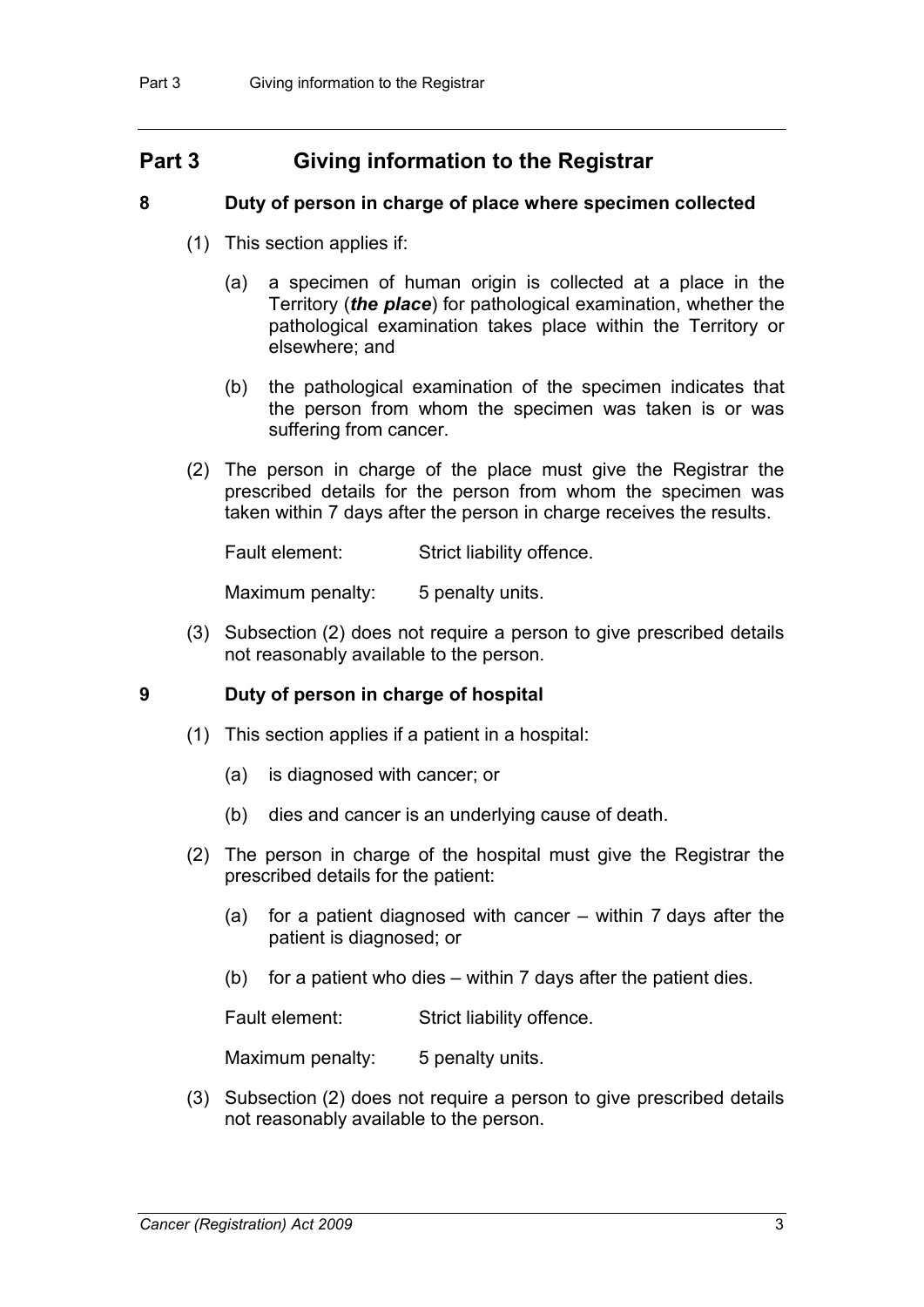### **10 Direction to give further information**

- (1) This section applies if the Registrar is given prescribed details for a person under section 8 or 9 and considers further information is required to ensure the accuracy or completeness of the register.
- (2) The Registrar may, by written notice, direct any of the following persons to give the further information identified by the notice to the Registrar:
	- (a) the person who gave the Registrar the prescribed details;
	- (b) a medical practitioner mentioned in the details;
	- (c) if the Registrar considers another medical practitioner has information that may ensure the accuracy or completeness of the register – the medical practitioner.
- (3) The notice must include a statement informing the person that failure to comply with the direction within 7 days after receiving it is an offence under this Act.
- (4) The person must comply with the direction within 7 days after receiving it.

Fault element: Strict liability offence.

Maximum penalty: 5 penalty units.

(5) Subsection (4) does not require a person to give prescribed details not reasonably available to the person.

#### **11 Details about registered death**

If the registration of a person's death under the *Births, Deaths and Marriages Registration Act 1996* shows cancer as a cause of death, the Registrar of Births, Deaths and Marriages must give the Registrar under this Act the details contained in the registration within 42 days after the registration.

### **12 Misleading information**

(1) A person must not, in purported compliance with this Part, give the Registrar a document containing misleading information.

Fault element: The person knows the document contains misleading information.

Maximum penalty: 5 penalty units.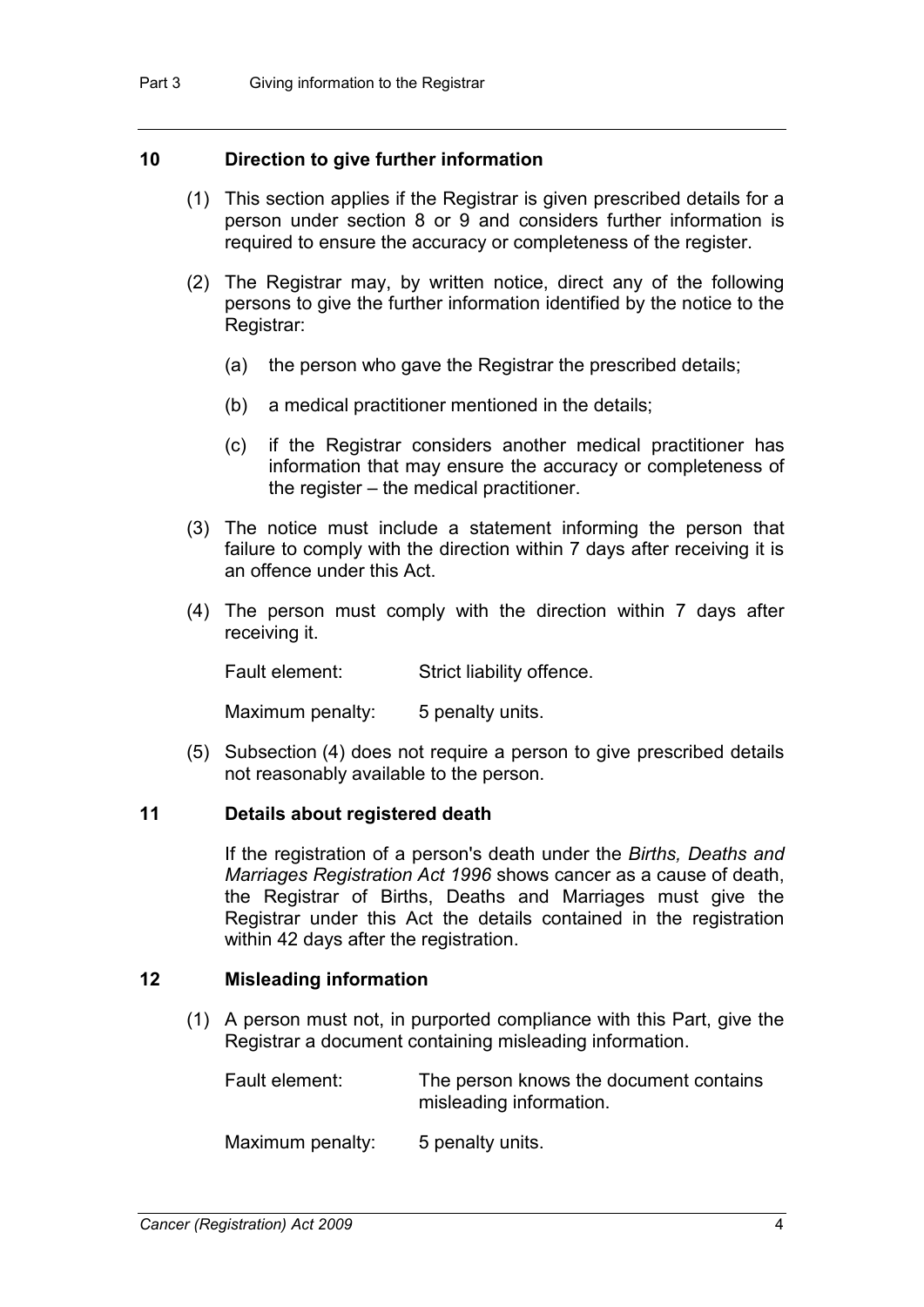- (2) Subsection (1) does not apply if the person, when giving the document:
	- (a) draws the misleading aspect of the document to the Registrar's attention; and
	- (b) to the extent to which the person can reasonably do so  $-$  gives the Registrar the information necessary to remedy the misleading aspect of the document.
- (3) In this section:

*misleading information* means information that is misleading in a material particular because it:

- (a) does not include relevant information; or
- (b) includes misinformation.

### **Part 4 Use of information**

#### **13 Confidentiality of information**

(1) A person must not disclose Part 3 information obtained by the person in the course of carrying out functions for the administration of this Act.

Fault element: The person is reckless as to the disclosure of the information.

Maximum penalty: 10 penalty units.

(2) Subsection (1) does not apply to a person disclosing information under sections 14 to 17.

### **14 Disclosure for administration of Act**

For the administration of this Act, a person may disclose Part 3 information to another person who is carrying out functions for the administration of this Act.

#### **15 Disclosure in statistical form**

The Registrar may disclose Part 3 information in a statistical form that does not identify the person who is the subject of the information.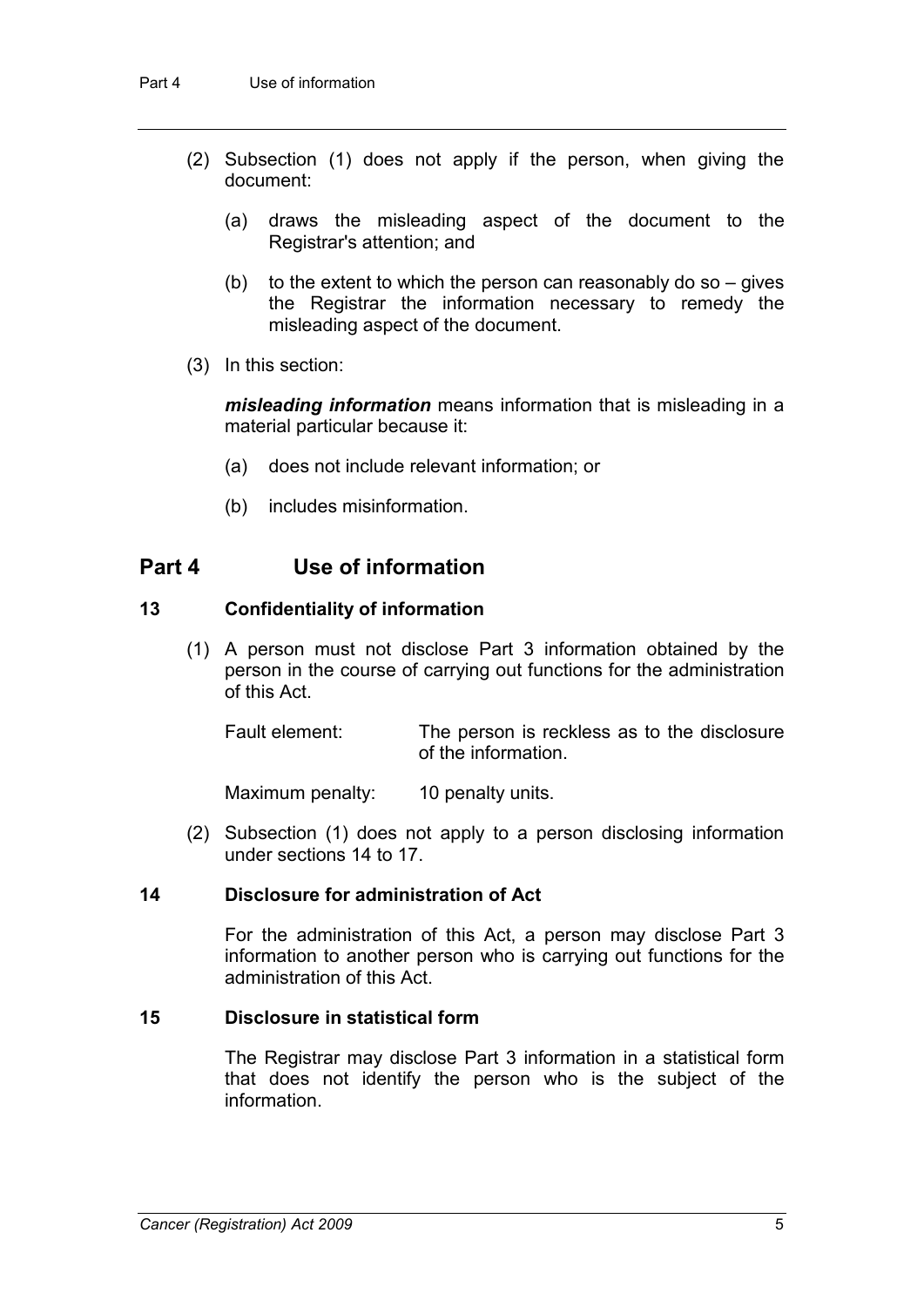### **16 Disclosure to ensure accuracy of register**

The Registrar may disclose Part 3 information, other than in a statistical form, if:

- (a) the disclosure is for the purpose of ensuring the accuracy of the register; and
- (b) the disclosure is to:
	- (i) the person responsible for maintaining a cancer register established under a law of the Commonwealth, a State or another Territory; or
	- (ii) the National Cancer Statistics Clearing House at the Australian Institute of Health and Welfare; and
- (c) before disclosing the information, the Registrar takes reasonable steps to protect the privacy of a person who is the subject of the information.

#### **17 Disclosure to person authorised to receive information**

- (1) The Chief Health Officer may authorise a person as someone to whom Part 3 information, or Part 3 information of a particular kind, may be disclosed:
	- (a) to enable the person to undertake scientific research in accordance with the guidelines for research involving humans published by the National Health and Medical Research Council from time to time; or
	- (b) for the purpose of quality assurance, public safety or statistical reporting.
- (2) The Registrar may disclose Part 3 information, or Part 3 information of a particular kind, as mentioned in an authority under subsection (1) to a person specified in the authority if, before disclosing the information, the Registrar:
	- (a) takes reasonable steps to protect the privacy of a person who is the subject of the information; and
	- (b) if the information was given under section 11 obtains the written consent of the Registrar for Births, Deaths and Marriages to disclose the information.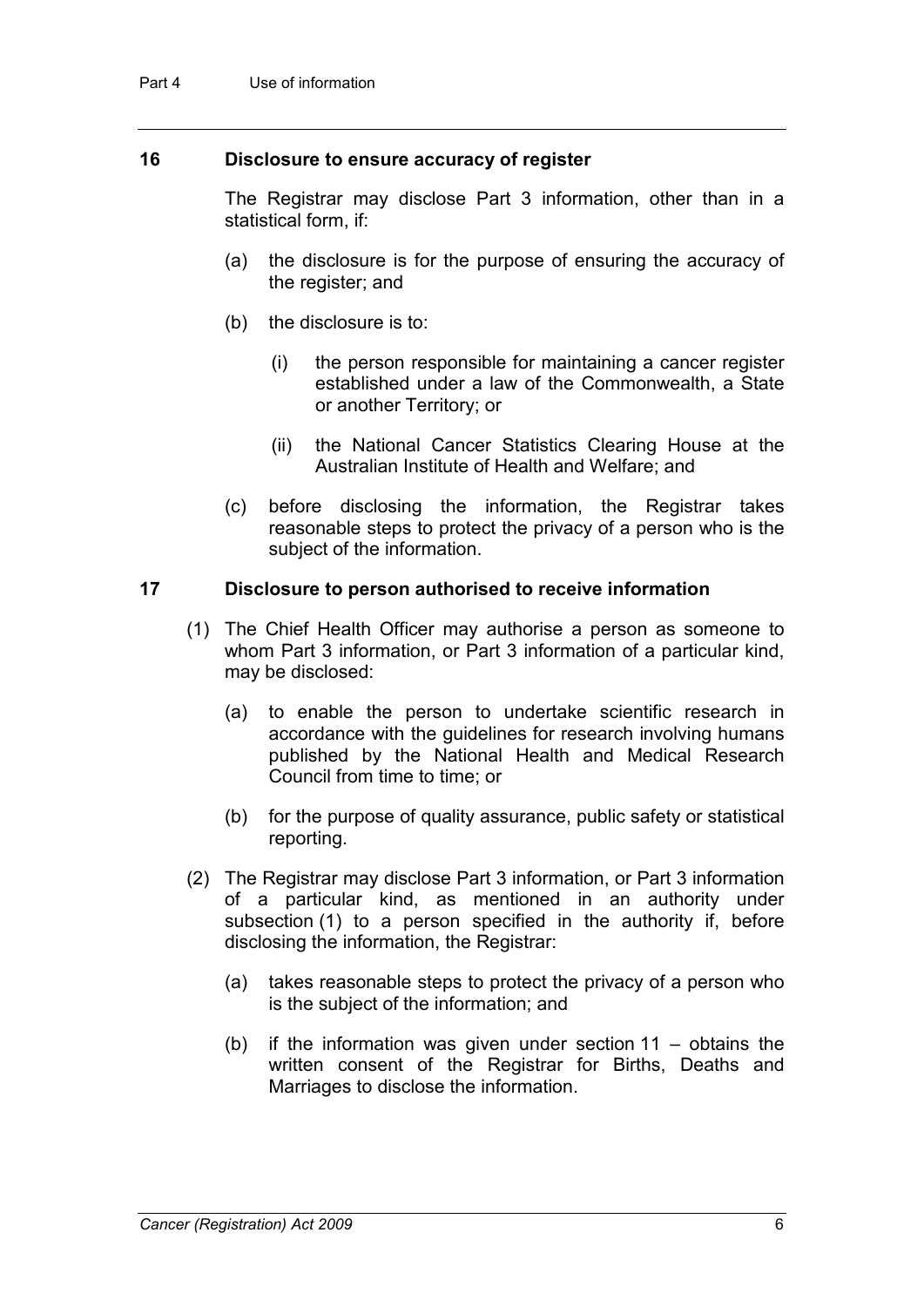## **Part 5 Protection from liability**

### **18 Protection of people giving information**

- (1) If a person, acting in good faith, gives information to the Registrar under Part 3:
	- (a) giving the information is not a breach of confidentiality, professional etiquette, professional ethics or a rule of professional conduct; and
	- (b) the person is not civilly or criminally liable for giving the information.
- (2) Subsection (1) does not affect any liability the Territory would, apart from that subsection, have for the giving of the information.

### **19 Protection of Chief Health Officer and Registrar**

- (1) A person is not civilly or criminally liable for an act done or omitted to be done by the person in good faith in the exercise of a power or performance of a function under this Act as:
	- (a) the Chief Health Officer; or
	- (b) the Registrar.
- (2) Subsection (1) does not affect any liability the Territory would, apart from that subsection, have for the act or omission.
- (3) In this section:

*exercise*, of a power, includes the purported exercise of the power.

*performance*, of a function, includes the purported performance of the function.

### **Part 6 Administrative matters**

### **20 Prosecution for offence**

A prosecution for an offence against this Act must not be started without the written approval of the Chief Health Officer.

### **21 Regulations**

The Administrator may make regulations under this Act.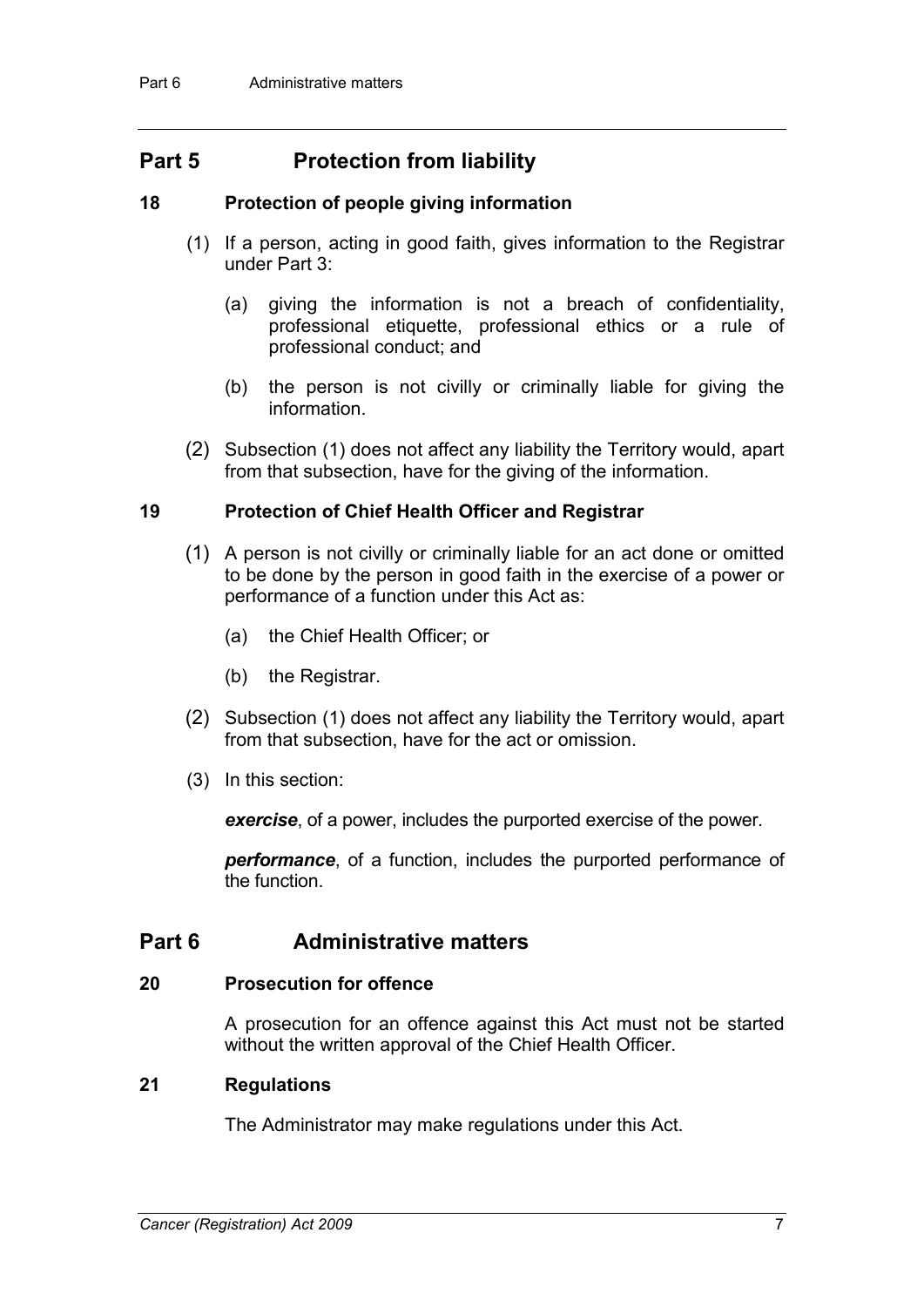### **Part 7 Repeal and transitional matters for Cancer (Registration) Act 2009**

### **Division 1 Repeal**

### **22 Repeal of Act**

The *Cancer (Registration) Act 1988* (No. 64 of 1988) is repealed.

### **Division 2 Transitional matters**

### **23 Definitions**

In this Division:

*commencement date* means the date on which section 22 commences.

*repealed Act* means the *Cancer (Registration) Act 1988* as in force immediately before the commencement date.

### **24 Registrar**

- (1) The person holding the office of Registrar under the repealed Act immediately before the commencement date is taken to be the Registrar appointed under section 6.
- (2) If a person is acting in the office of Registrar under the repealed Act immediately before the commencement date, the person is taken to be acting in the office of Registrar under this Act.

### **25 Register**

The register kept under the repealed Act immediately before the commencement date is taken to be the register under this Act.

#### **26 Information given under repealed Act**

- (1) Information given to the Registrar under section 5 of the repealed Act is taken to be Part 3 information for this Act.
- (2) Section 10 applies in relation to details given to the Registrar under section 5 of the repealed Act as if the details were given under section 8 or 9 of this Act.